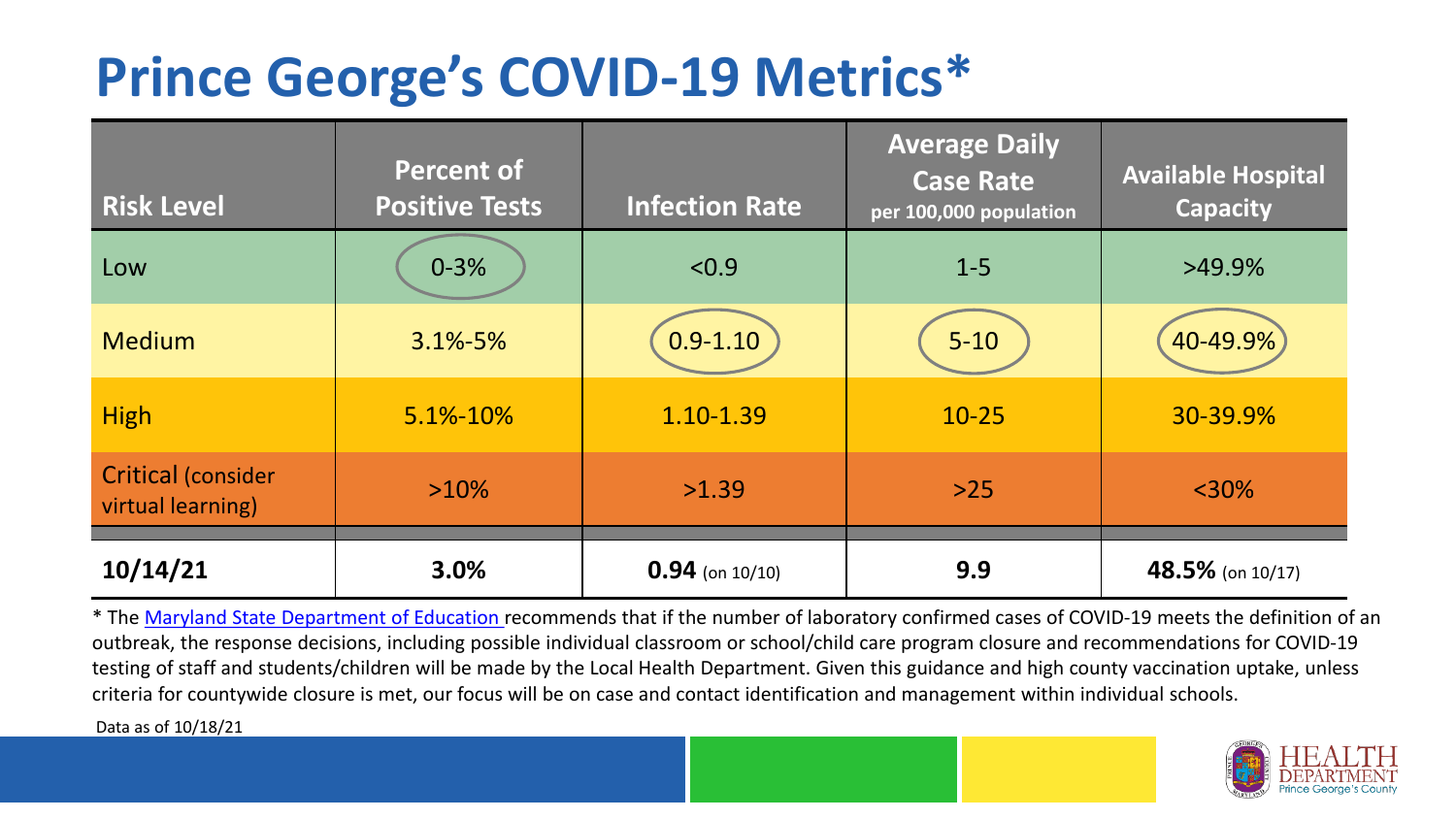# **COVID-19 Community Transmission and Vaccination**

Per the [CDC updated guidance for COVID-19 Prevention in K-12 Schools,](https://www.cdc.gov/coronavirus/2019-ncov/community/schools-childcare/k-12-guidance.html) vaccination is considered the leading prevention strategy for those who are eligible, and **Prince George's County exceeds the percentage of U.S. vaccinations for ages 12 and above**. The CDC also emphasizes using multiple prevention strategies together consistently, included universal indoor masking, as needed based on the level of community transmission and vaccine coverage.



\*County-specific data as of 10/18/21; all other data accessed on 10/18/21 at:<https://covid.cdc.gov/covid-data-tracker>

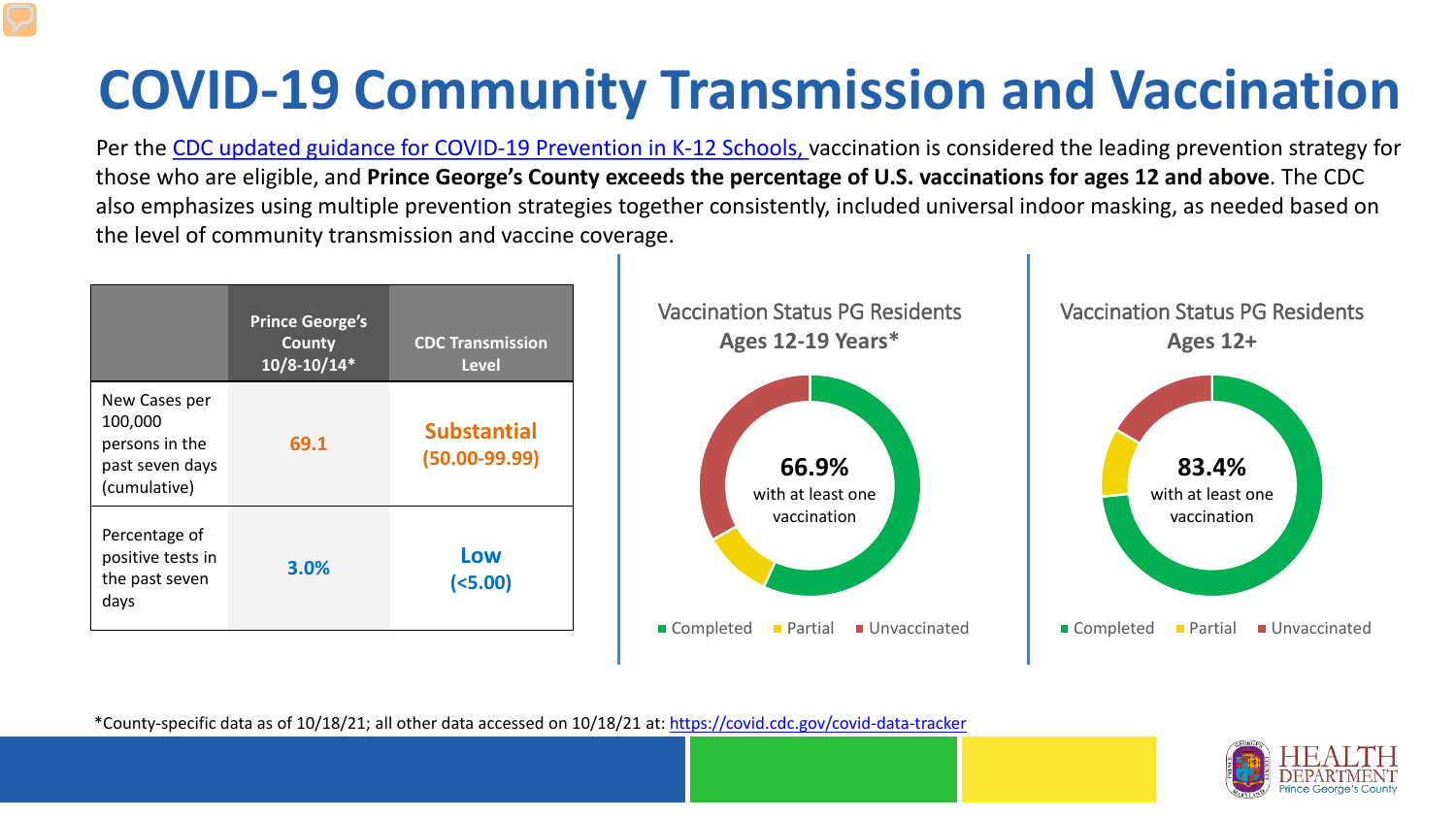### **Testing: Percent Positive** (past 7 days by test date)

The percent of tests returning as positive for county residents was a 3.0% in the middle of last week. With the decrease over the past few weeks, the percent of positive tests is **the lowest it has been since the end of July 2021.** 



**Percent of Positive COVID-19 Tests by Date Collected** (as of 10/18/21)

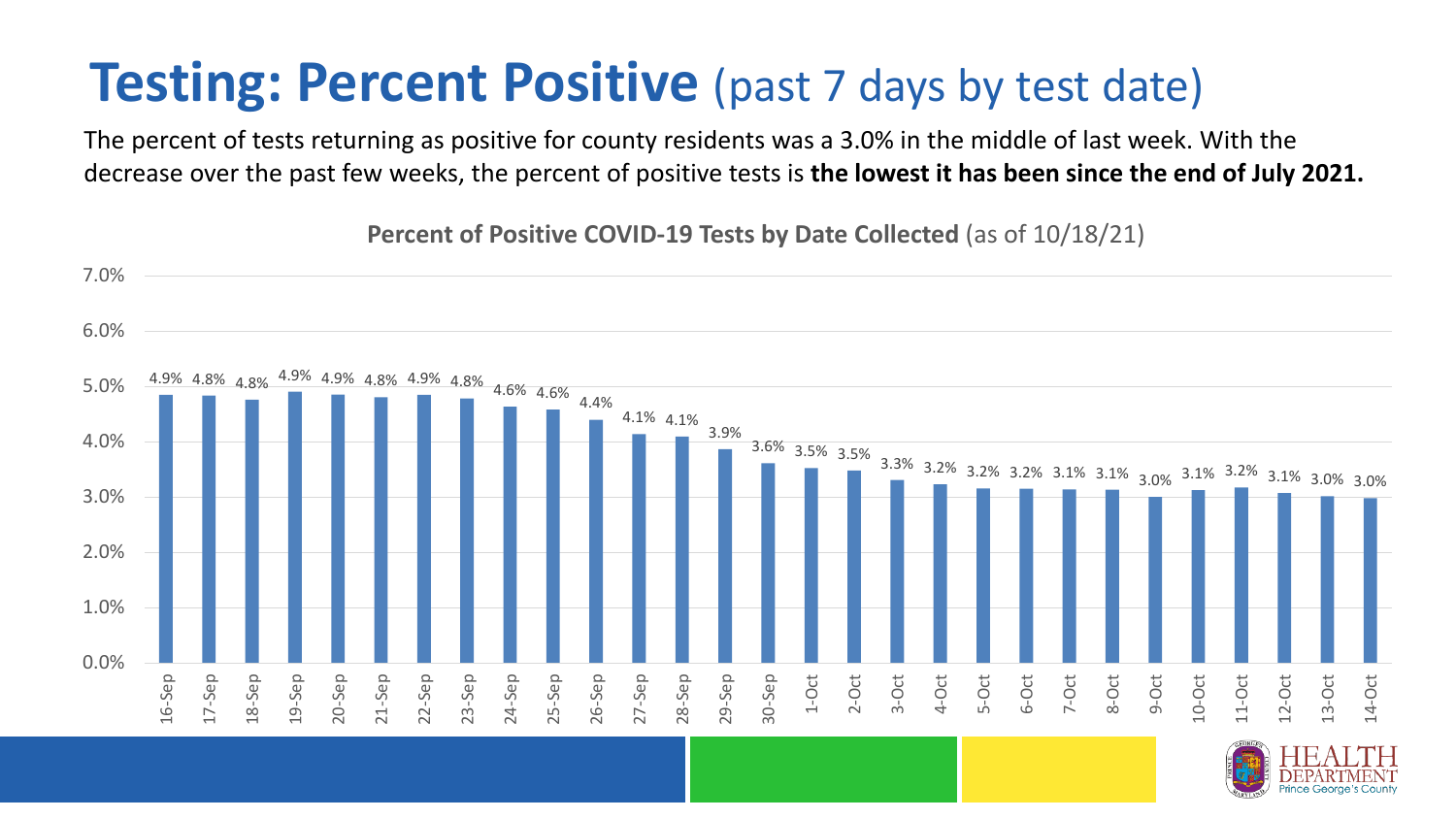## **Infection Rate for Prince George's County**



#### **Estimated by CovidActNow.org**

Accessed 10/18/2021. Each data point is a 14-day weighted average. Presented as the most recent seven days of data as a dashed line, as data is often revised by states several days after reporting.

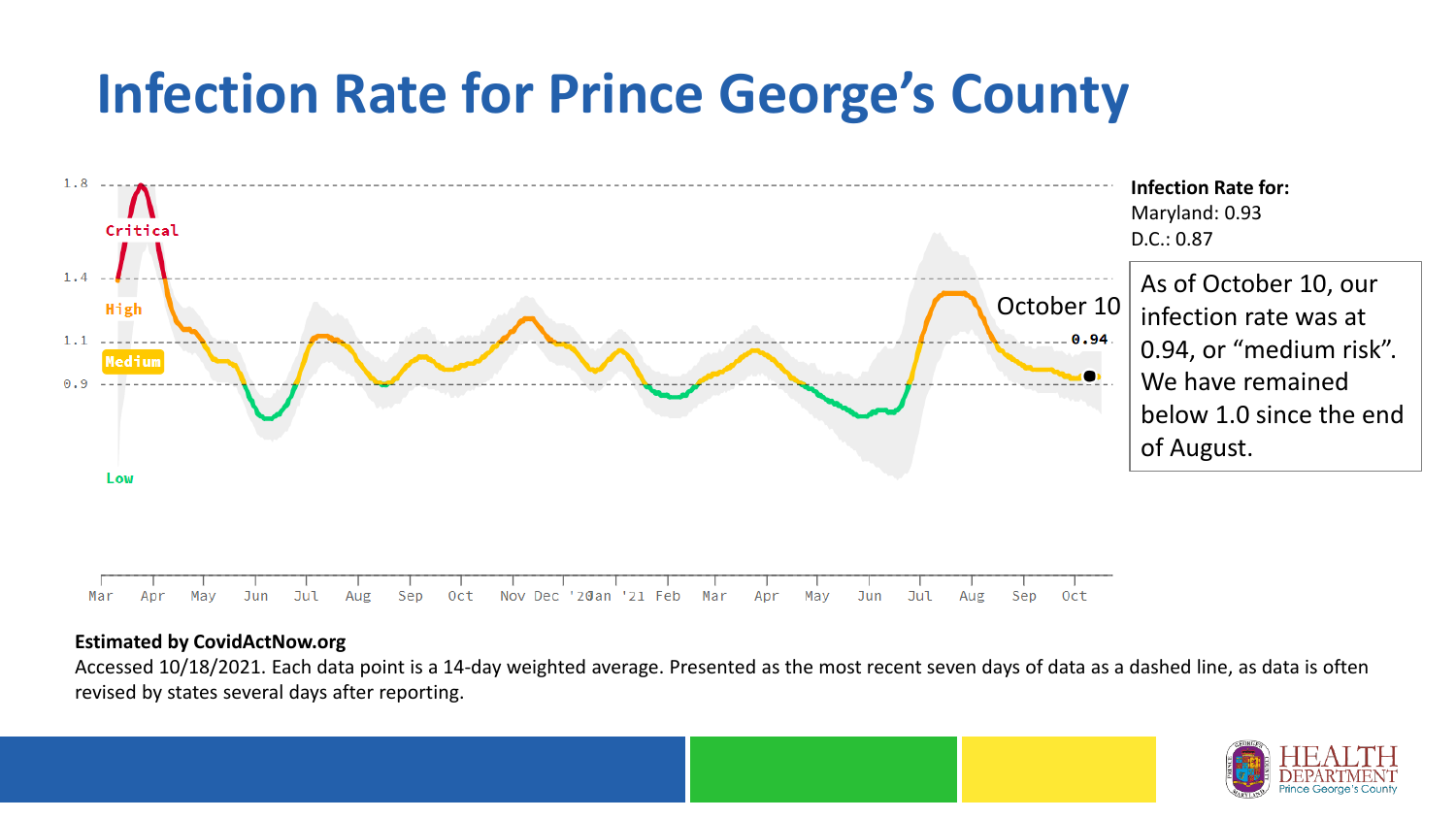### **Average Daily Case Rate** (7-day Average by test date)

**The daily case rate in the middle of last week was 9.9 new cases per 100,000 resident,** moving us to "medium risk" after remaining high risk since the end of July 2021.

**Average New COVID-19 Cases Per Day Per 100,000 Residents**





Data as of 10/18/21